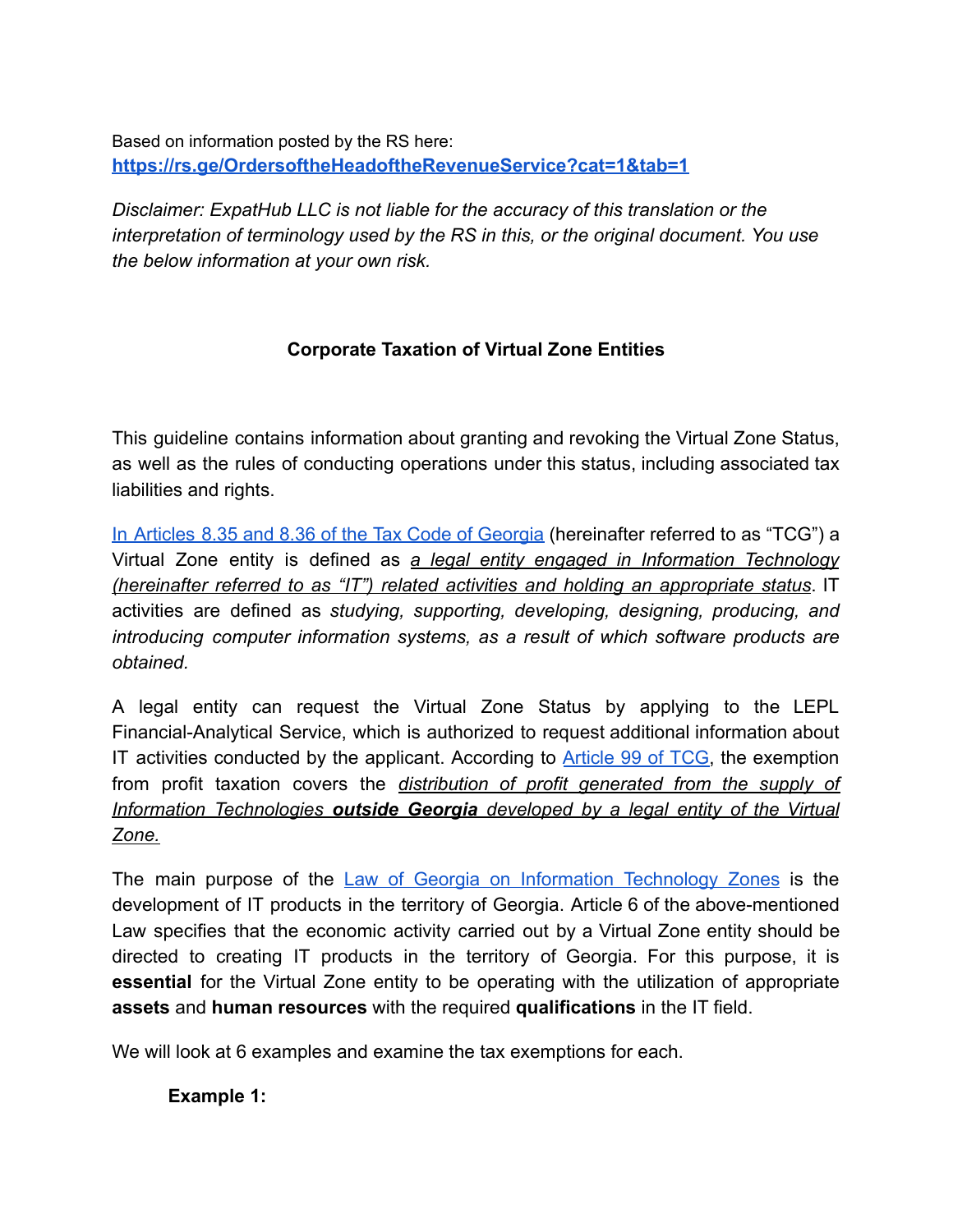A legal entity of the Virtual Zone creates IT products in the territory of Georgia and supplies them exclusively outside the country. The company is founded by natural persons. Furthermore, the company has employees who create IT products in the territory of Georgia.

The Virtual Zone entity has distributed a net profit of 100,000 GEL to its shareholders.

### **In this case:**

The Virtual Zone entity:

- Creates IT products in the territory of Georgia.
- Generates profit solely from the delivery of IT products to customers outside the country.
- Substantively utilizes the work of employees who have appropriate qualifications in the IT field and who create IT products in the territory of Georgia.
- Owns appropriate assets for the purpose of creating IT products in the territory of Georgia.

Based on the above, due to the profit tax benefit granted to Virtual Zone entities, the distribution of profit (100,000 GEL) to the shareholders of the company will be exempt from corporate income tax according to the provisions of [Article 99\(e\) of TCG.](https://matsne.gov.ge/ka/document/view/1043717?publication=175)

## **Example 2:**

A Virtual Zone entity creates IT products in the territory of Georgia and is engaged in the provision of these products to foreign clients solely by **providing the right to use** said software. Additionally, the company has employees, who develop these IT products in the territory of Georgia.

### **In this case:**

Since the Virtual Zone company also fulfills the requirements mentioned above (see Example 1), by the virtue of Article  $73(9)(a)$  of TCG, the mere fact that the provision of IT products to foreign customers is done by licensing and **not transfer of ownership** will not exclude this company from taking advantage of the corporate income tax benefit at the point of profit distribution.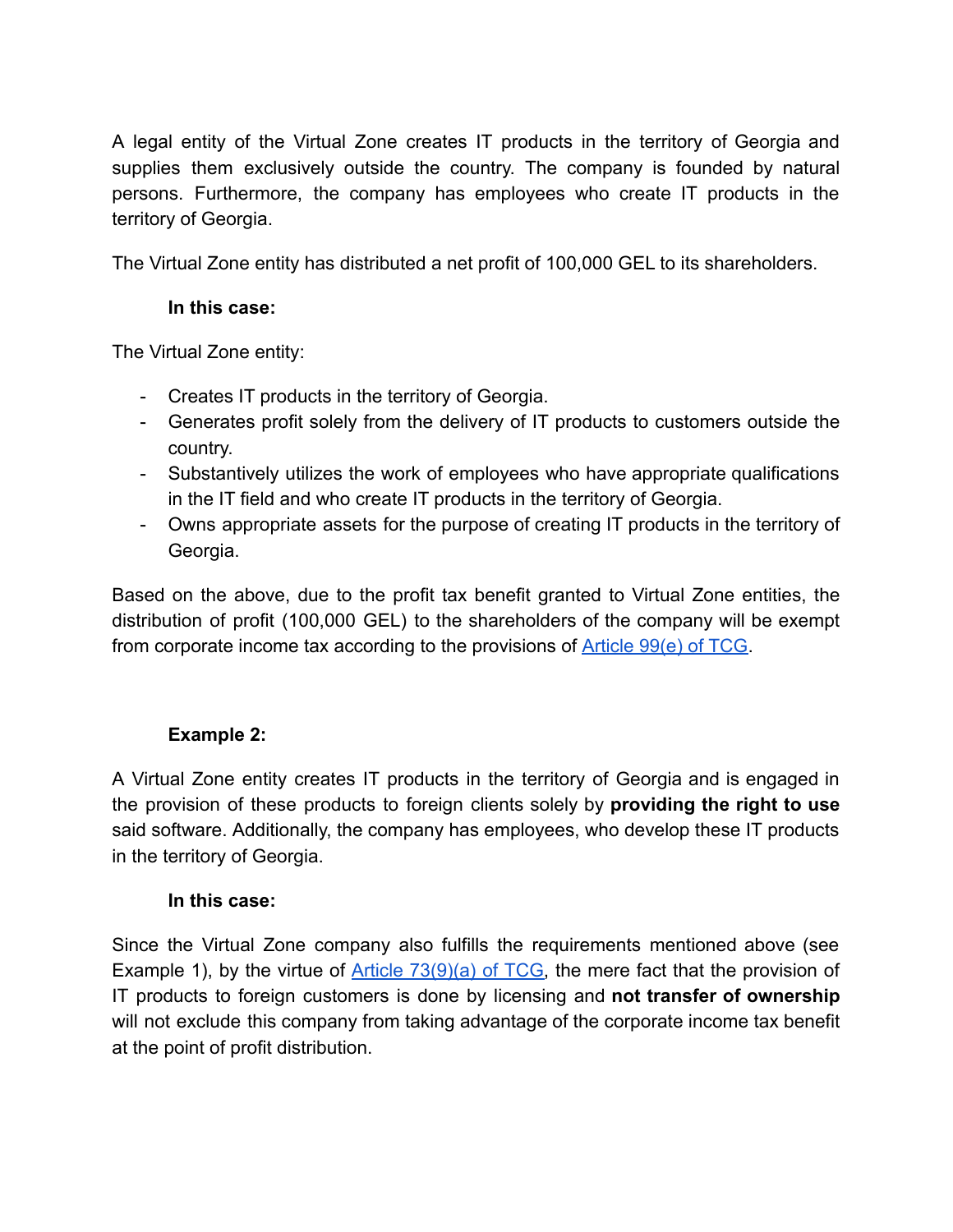### **Example 3:**

A Virtual Zone entity is established by natural persons. IT products are created in the territory of Georgia **solely** by the shareholders. The company only has a director and an accountant. Therefore, the company does not utilize the work of Georgian-based employees with qualifications in the IT field.

The company generates profit solely from the provision of IT products to customers outside the country.

The shareholders, who are resident natural persons, receive income from the company only in a dividend form.

#### **In this case:**

According to Article [73\(9\)\(b\)](https://matsne.gov.ge/ka/document/view/1043717?publication=175) of TCG, for the purpose of determining tax liability, the tax authority has the right *to change the classification of a business transaction based on its form and substance if the form of the transaction does not correspond with its substance* (Substance over Form Principle).

According to the substance of the transaction, the tax authority has the right to reclassify the transaction and recategorize the dividend payments as salary payments.

Based on the above scenario, where the IT products are deemed to be created by individuals working in the territory of Georgia, the profit generated (profit distributions) from providing these products **outside** the country will be covered under the corporate income tax benefit.

For this purpose, 40% of the **financial income** of the enterprise can be reclassified as expenses in the form of salary payments to individuals employed in the IT field.

Additionally, the work performed by individuals employed in the appropriate field might, if possible, be evaluated at a **reasonable market price**.

It is important to determine whether the distribution of profit generated from the supply of IT products outside Georgia, which were created before obtaining Virtual Zone Status, is a taxable event or falls under the profit tax exemption.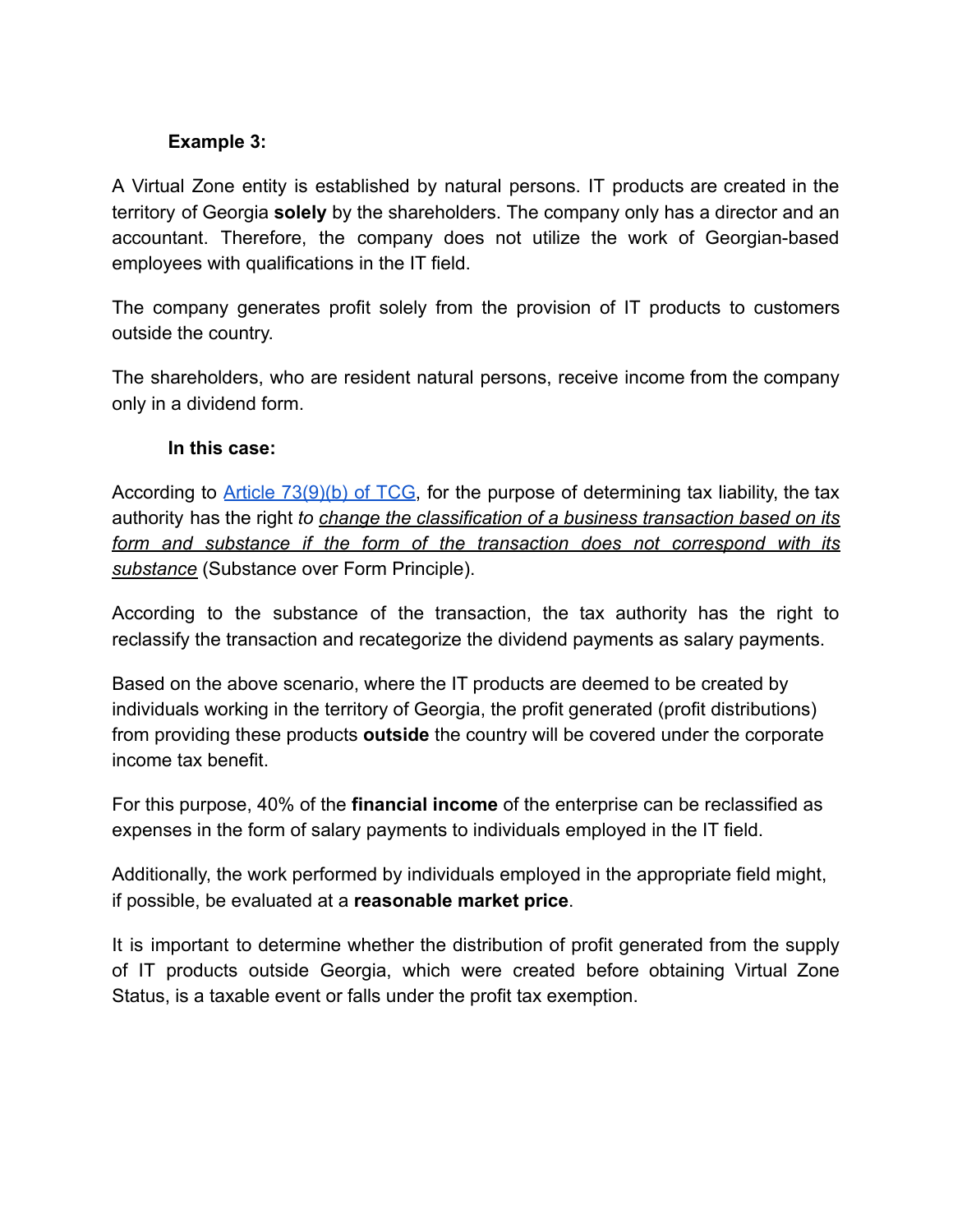# Article [99.1.p](https://matsne.gov.ge/en/document/view/1043717?publication=175#:~:text=p)%20profit%20(distribution%20of%20profit)%20earned%20from%20the%20supply%20of%20information%20technologies%20outside%20Georgia%20developed%20by%20a%20legal%20entity%20of%20a%20virtual%20zone%3B) of TCG states that *the distribution of profit earned from the supply of Information Technologies outside Georgia, created by a legal entity of the Virtual Zone, is exempt from corporate income tax.*

By the virtue of the above-mentioned Article, in order to get a profit tax exemption under Virtual Zone Status, two requirements need to be met:

**i.** IT products have to be created and provided by a legal entity of the Virtual Zone.

**ii.** IT products have to be provided outside Georgia by a legal entity of the Virtual Zone.

However, if the distributed profit was not generated by the Virtual Zone entity, then the distribution of profit generated before obtaining the Virtual Zone Status will not be exempt from corporate income tax, and will be taxable at the standard corporate tax rate.

It is also important to determine the profit tax liability of the Virtual Zone entity, while such an entity supplies IT products, which were created in Georgia, both in and outside the country.

Considering that the profit tax exemption exclusively applies to the distribution of profit which was generated by the supply of IT products **outside Georgia**, but, at the same time the Virtual Zone entity is entitled to generate profit through the provision of IT products in the territory of Georgia, it is essential to identify which portion of the profit distribution is exempted from the profit tax.

In that regard, if the attribution of the expenses to the specific part of the profit is impossible, the exempted profit shall be calculated in proportion to the portion of the profit generated by the supply of IT products outside Georgia.

Furthermore, if in specific circumstances a more reasonable and exact method of calculation is available, the Virtual Zone entity is entitled to use that method of calculation.

It is also important to note that regarding Article 99.3 of [TCG,](https://matsne.gov.ge/en/document/view/1043717?publication=175#:~:text=p)%20profit%20(distribution%20of%20profit)%20earned%20from%20the%20supply%20of%20information%20technologies%20outside%20Georgia%20developed%20by%20a%20legal%20entity%20of%20a%20virtual%20zone%3B) for the purposes of determining the exempted portion of profit while distributing dividends, it is deemed that the exempted profit is distributed first.

**Example 4:**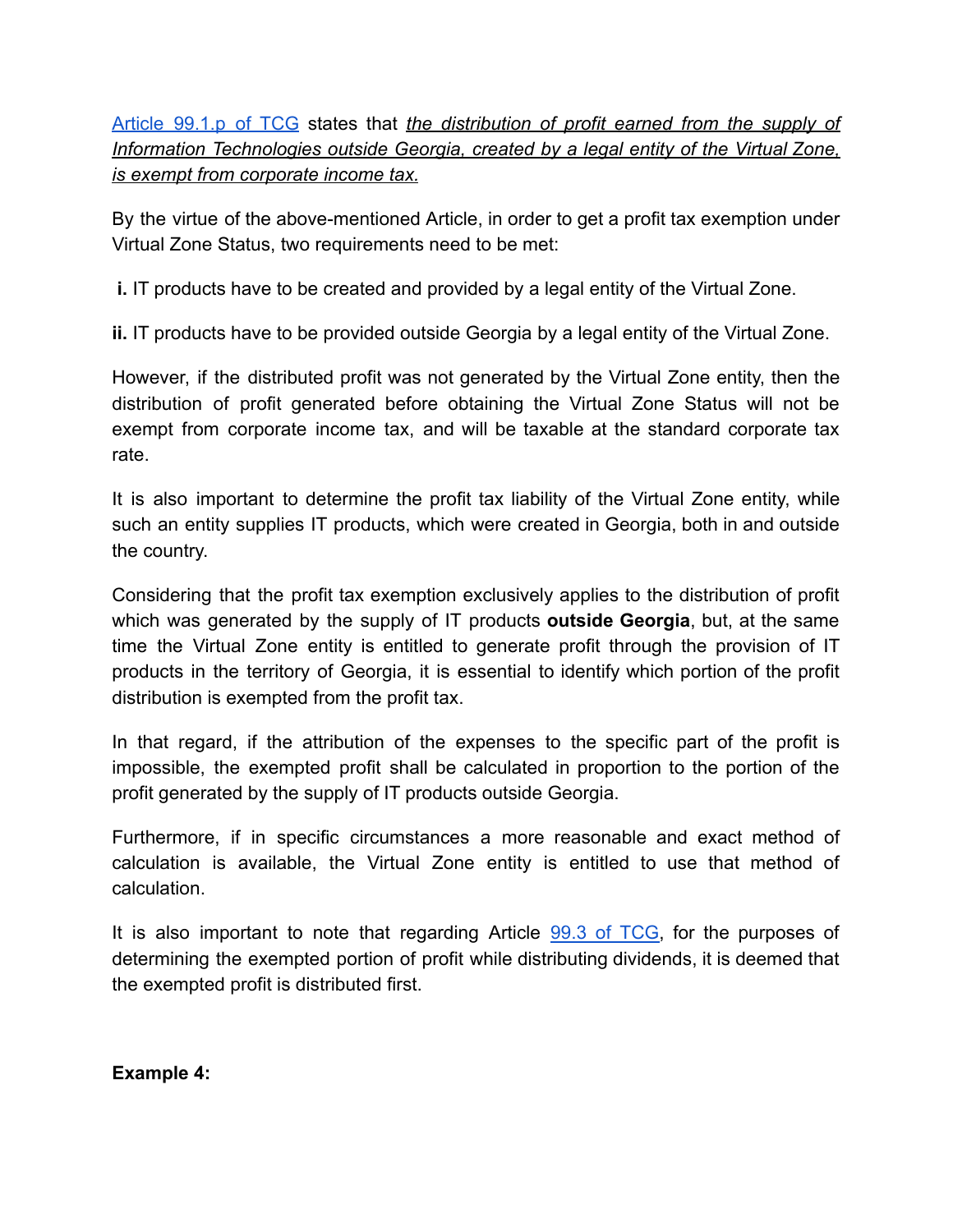The Virtual Zone entity is established by natural persons. The entity creates IT products in the territory of Georgia. It has employees who specialize in the IT field, and they are actively involved in creating Information Technologies.

The entity provides IT products both in and outside Georgia.

The annual profit of the Virtual Zone entity constituted 1,000,000 GEL. The annual **Financial Income** was 2,500,000 GEL. The overall income was generated by supplying IT products, which were developed in Georgia, outside Georgia (2,000,000) and within the territory of Georgia (500,000).

The profits were wholly distributed to its shareholders.

In the present case, if there is no other calculation method, using of which would be more reasonable and precise:

The portion of profit exempted from profit tax will be 800,000 GEL (1,000,000 x 2,000,000/2,500,000).

The portion of taxable profit will be 200,000 GEL (1,000,000 x 500,000/2,500,000).

It is also notable that since the distribution of profit generated by the supply of IT products outside Georgia created by the Virtual Zone entity in the territory of Georgia is exempted from corporate tax while distributing the profit, it is considered that the exempted profit was distributed first.

In light of that, the profit in the amount of 200,000 GEL will be taxed with profit tax.

According to order #996 of the Minister of Finance of [Georgia,](https://matsne.gov.ge/ka/document/view/1167887?publication=272) the following shall be exempt from the profit/income tax:

- 1. The entity which is created under or has been granted the special status for the purposes of being exempt from income/profit tax (i.e., a legal entity of the Free Industrial Zone, a Special Trading Company, a Tourist Zone Entrepreneur, a High-Mountain Settlement Enterprise, an Agricultural Cooperative, or a **legal entity of the Virtual Zone**).
- 2. The entity which performs any activity exempt from income/profit tax (i.e., organizing entities of a gambling club, a slot machine saloon, or a betting house, except for the entities organizing games in a systemic-electronic form).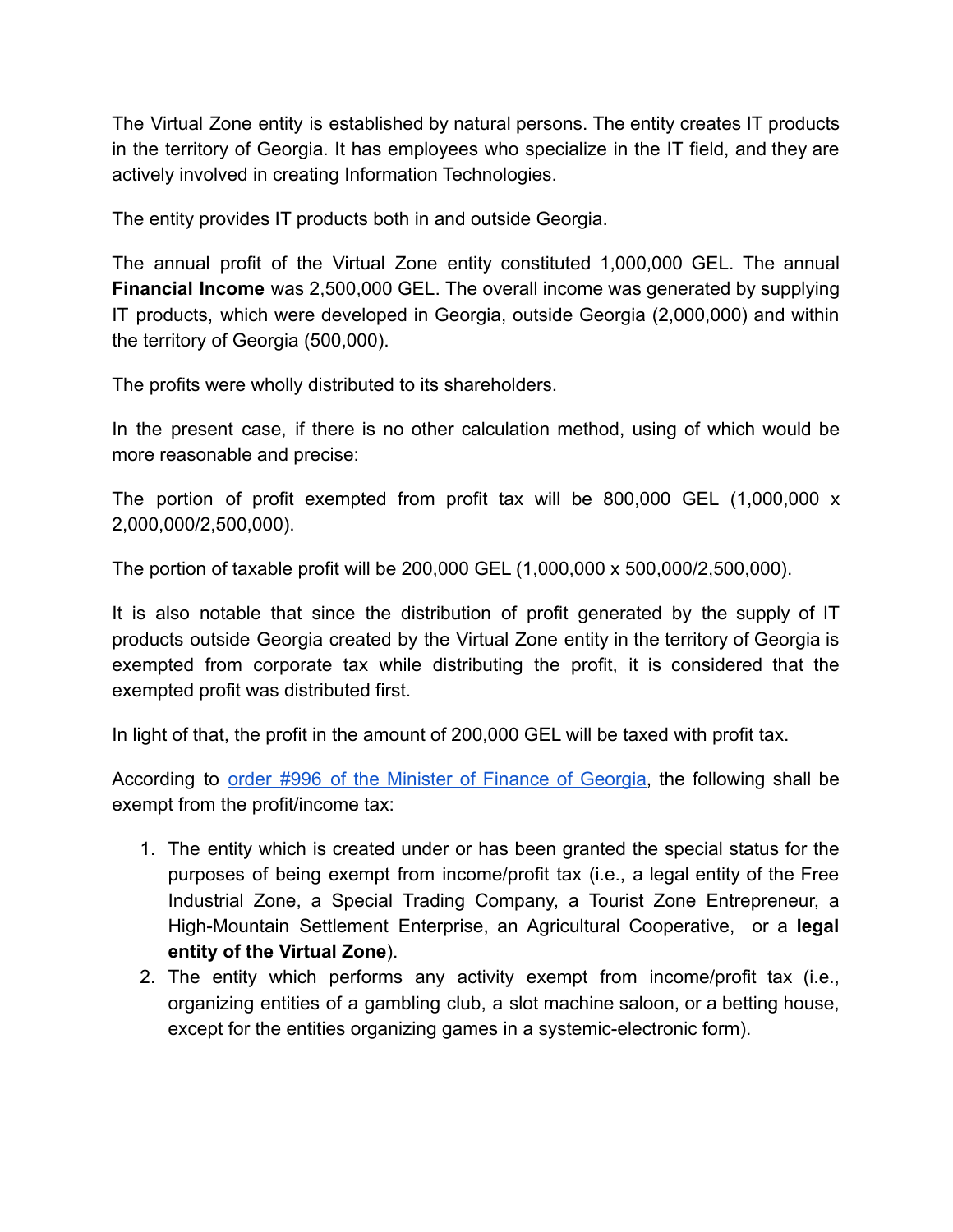### **Example 5:**

The legal entity of the Virtual Zone is a sole shareholder of a resident LLC (hereinafter referred to as "A"). The Virtual Zone entity has two shareholders who are natural persons.

"A" distributed the whole pure profit in the amount of 100,000 GEL to its shareholder.

Since the shareholder of "A" is a legal entity, the distribution of profit by "A" to its shareholder will not be classified as a profit distribution in accordance with Article [98^1.2.c](https://matsne.gov.ge/en/document/view/1043717?publication=175) of TCG; therefore, it will not be a taxable event. However, the Virtual Zone entity will not get the corporate income tax exemption on the redistribution of profit generated by receiving a dividend from "A", and thus, distributing that profit by the Virtual Zone entity to its shareholder individuals will be taxed. Additionally, the legal entity of the Virtual Zone is liable to withhold the dividend income tax at the source of payment, since the Virtual Zone entity is considered a tax agent based on **[Article](https://matsne.gov.ge/en/document/view/1043717?publication=175) 154 of** [TCG](https://matsne.gov.ge/en/document/view/1043717?publication=175).

#### **Example 6:**

The legal entity of the Virtual Zone creates IT products in the territory of Georgia and supplies them only outside Georgia. It does not operate within the Georgian market. The shareholders of the entity are natural persons. The entity has employees, who are creating IT products in the territory of Georgia.

The entity distributed profit in the amount of 100,000 GEL and paid salaries to its employees in the amount of 20,000 GEL.

In the present case, the distribution of profit shall be exempted from profit tax. The legal entity of the Virtual Zone is entitled to withhold the dividend income tax at the source of payment at a 5% rate by virtue of **[Article 130 of TCG](https://matsne.gov.ge/en/document/view/1043717?publication=175)**.

In terms of salary payments in the amount of 20,000 GEL, the legal entity of the Virtual Zone has the liability to withhold salary income tax at the source of payment as well.

#### **Virtual Zone Status revocation:**